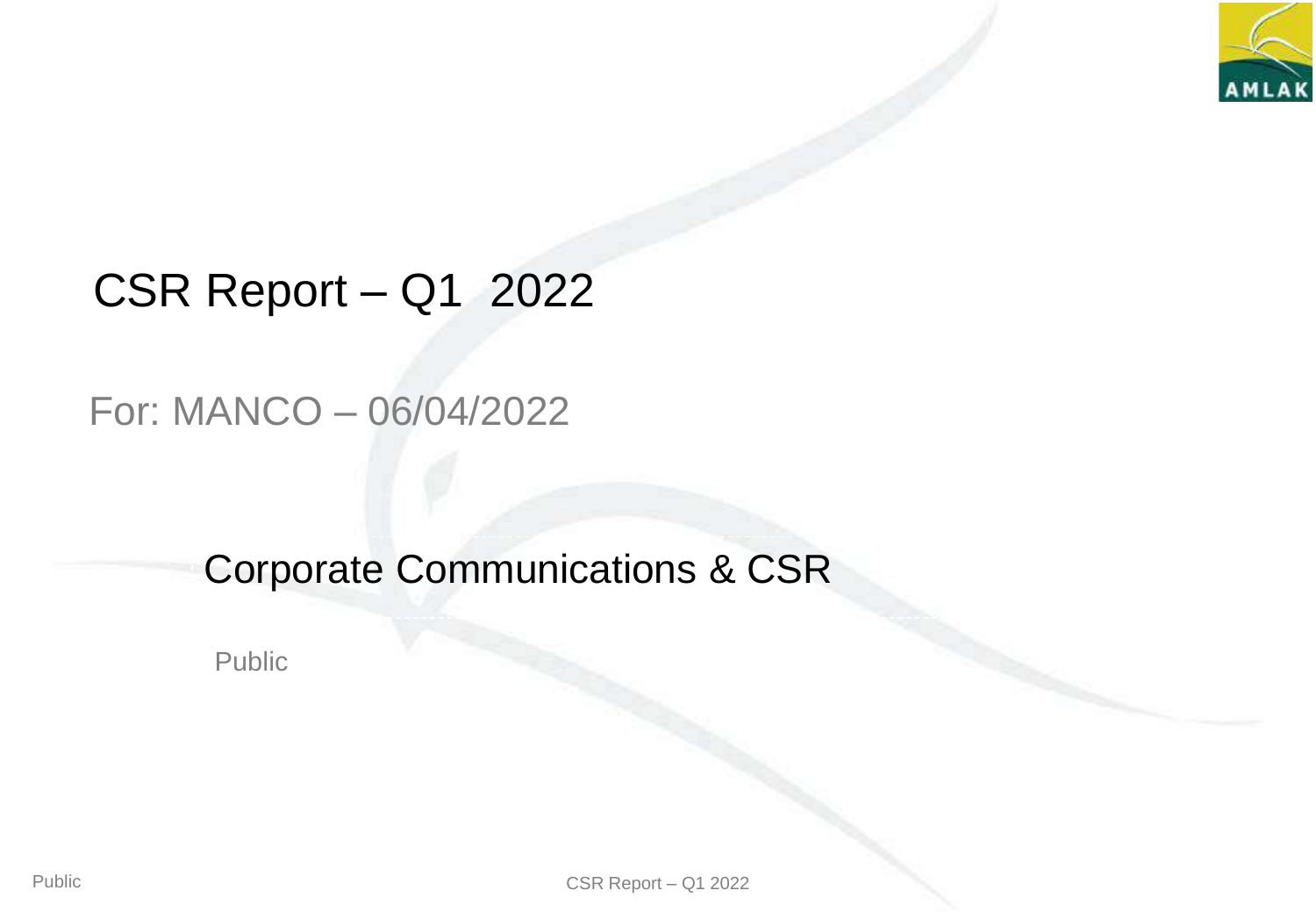## Executive Summary



- This year, the regulations around CSR have changed. Amlak Finance will be able to participate in CSR activities provided SCA and Shareholder approval is received.
- We currently await shareholder approval this will be obtained from the AGM that will be held on 19 April 2022.
- In the meantime in Q1 2022, **four initiatives** were completed: 2 workplace, 1 community, and 1 environment.
- **Please see next slide for more details**

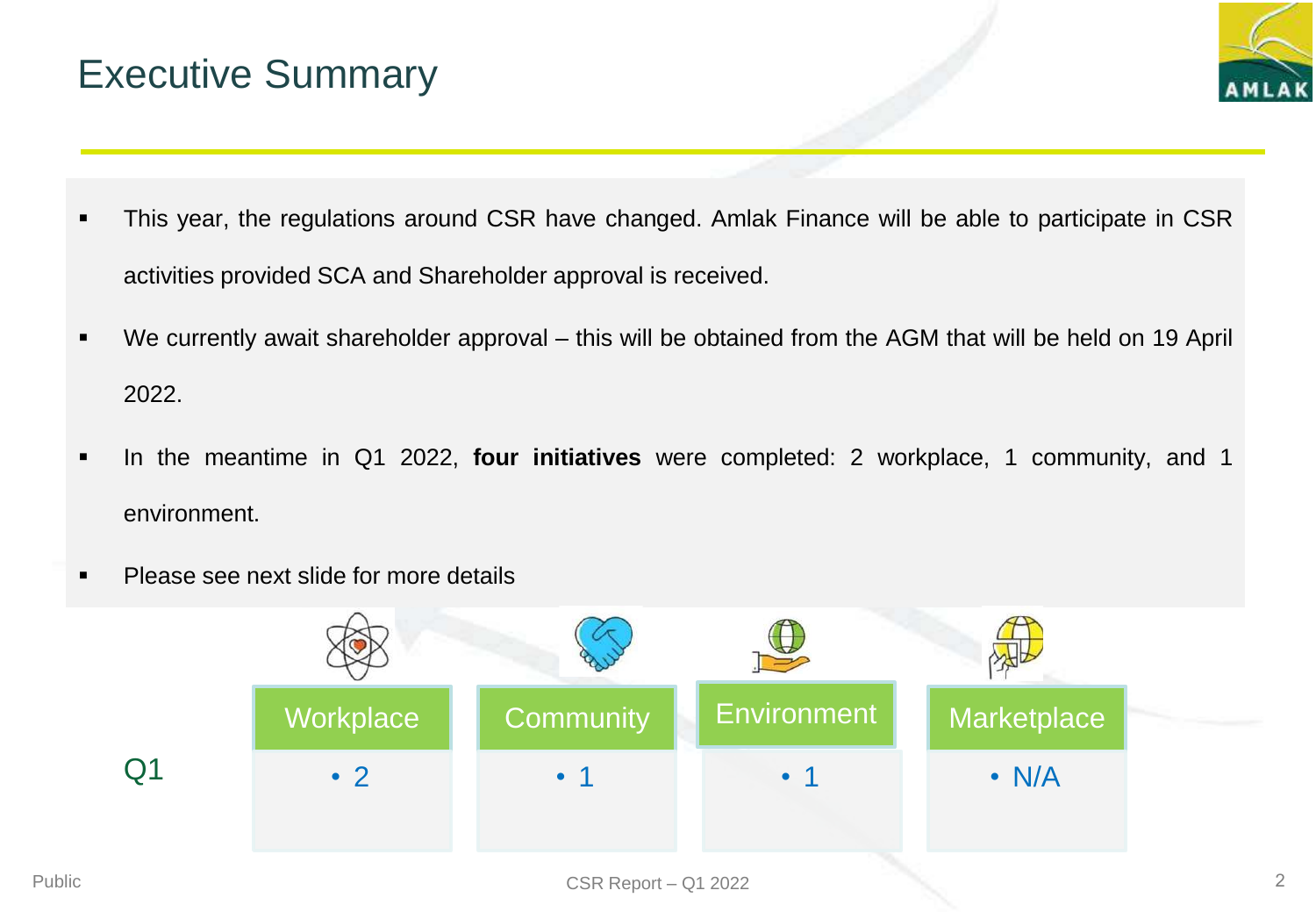

On International Women's day, educational information was shared with all employees on a brief history of the day, what gender equality means and how it is a national priority.

- How the UAE ranks in the Gulf Region for gender equality
- What the international benchmarks are
- What the UAE's achievements are towards gender balance
- The representation of women in the UAE; for example women comprise 46.6% of the workforce, 66% in the government sector workers,30% in leadership roles and AED 50 billion annual GDP Revenue is generated by Women, and other information

- *Flowers and Women's Day Roses were distributed to female employees*
- *Breakfast was organized for all employees*

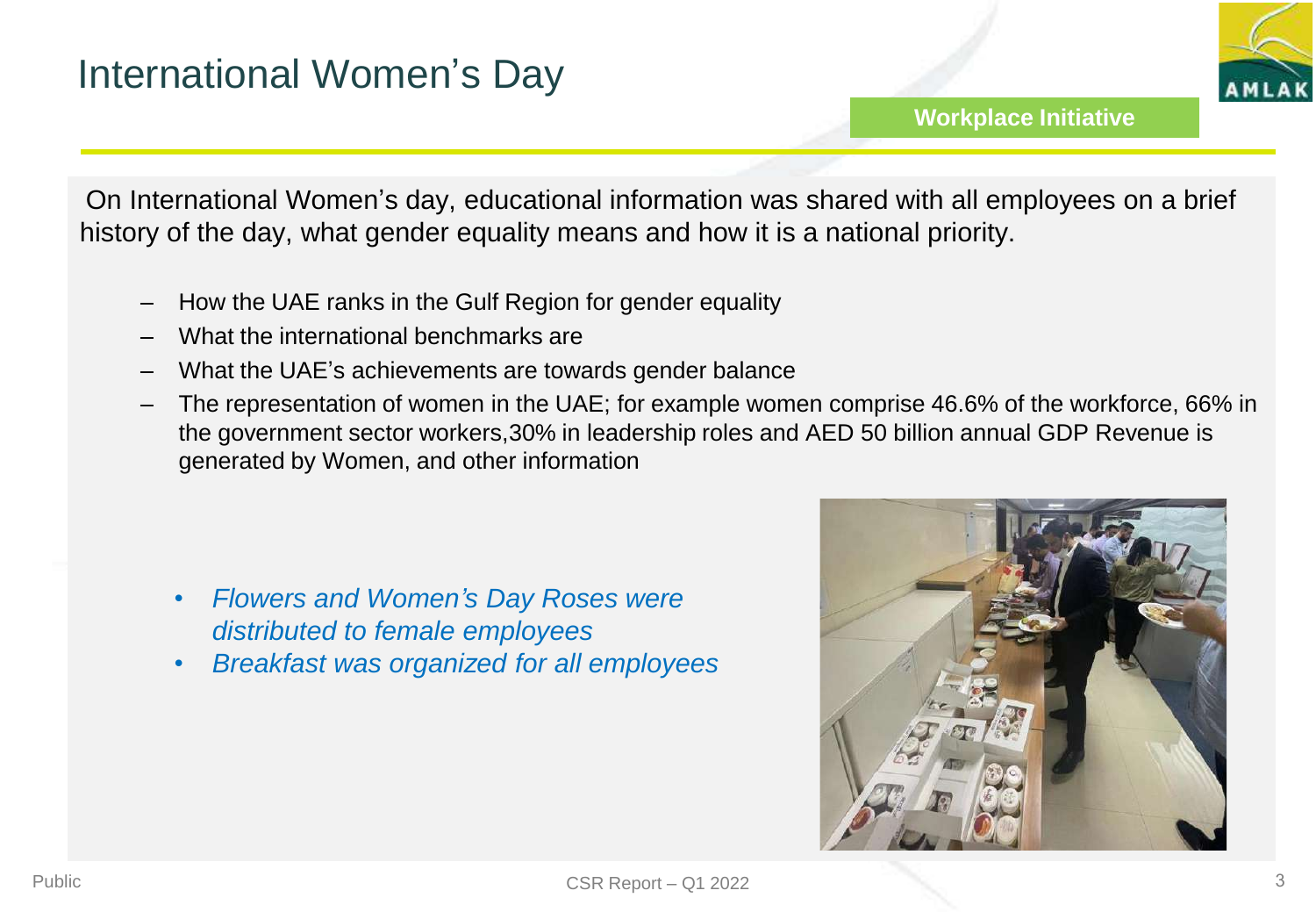# Themed Cupcakes & croissants from Al Noor Centre for Children with Special Needs



**Community Initiative**

On International Women's day, alongside other breakfast items, we arranged cupcakes & croissants made by students who have been given sheltered employment at Al Noor Centre for Children with Special Needs. The baked goods were made by young people of determination, and all the proceeds went towards supporting the Shelter **(AED 861 dirhams).** 

50 themed cupcakes and 80 croissants

*Sheltered employment is a setting in which people of determination receive services and training to develop workrelated skills and behaviors.*



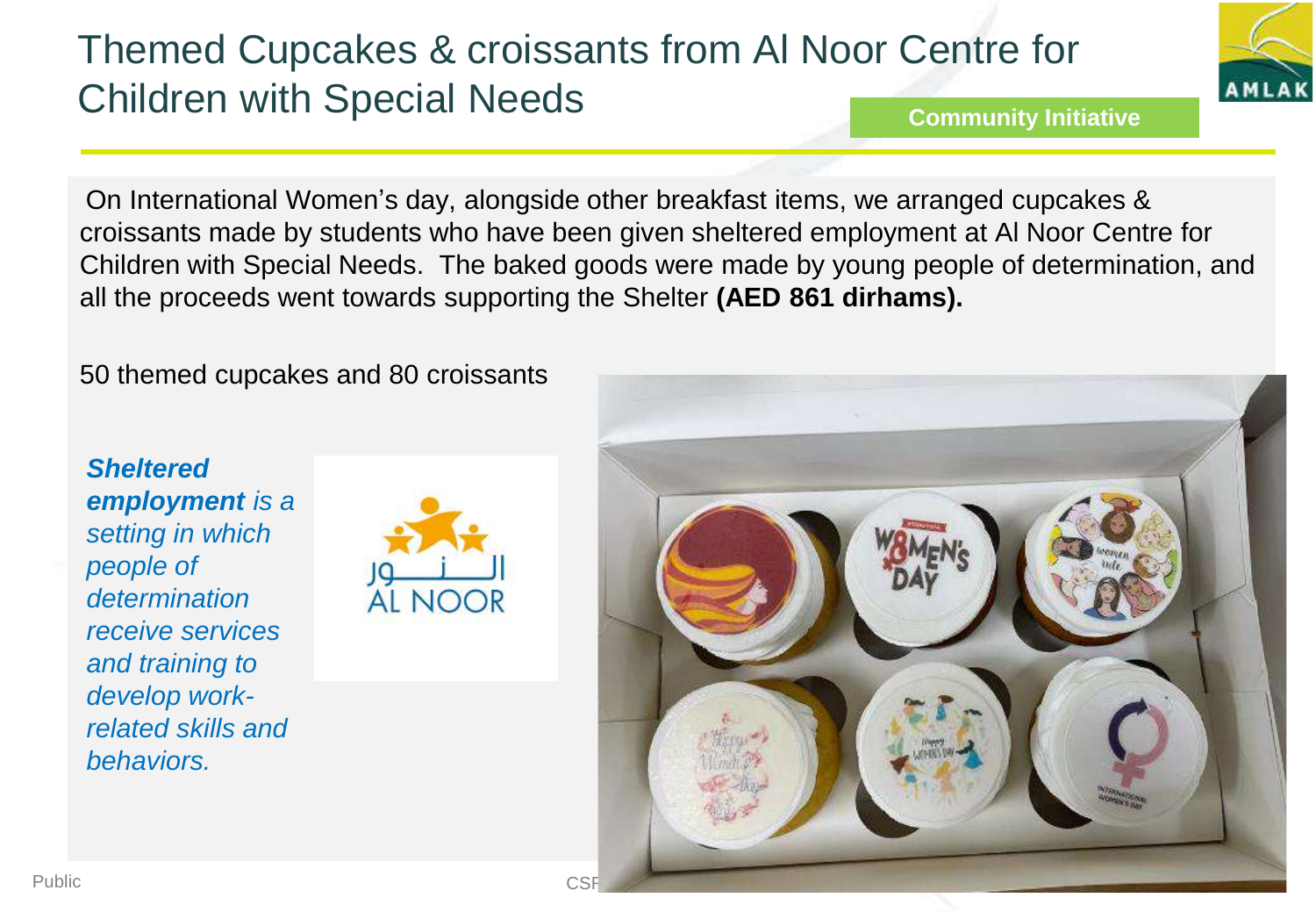

For Earth Hour day, we encouraged employees to We invite you to join this global initiative from home by turning off all non-essential lights and electronic devices for one hour on **Saturday, 26 March from 8:30 PM – 9:30 PM.** 

**We shared a quiz developed by Emirates Nature, for employees to test their knowledge on climate change.**

True or False: Wasting less food is a way to reduce greenhouse gas emissions.



 $\Box$  False

### Correct!

More than a third of food produced globally never makes it to the table. Some of this wasted food spoils in transit, while consumers throw some of this food out. Food loss and waste account for around 8.2 percent of the total human-made greenhouse gas emissions.

Which of the following are consequences associated with climate change?



The ice sheets are declining, glaciers are in retreat globally, and our oceans are more acidic than ever

Surface temperatures are setting new heat records about each year

More extreme weather like droughts, heat waves, and hurricanes

 $\Box$  Clobal sea levels are rising at an alarmingly fast rate  $-17$  centimeters (6.7 inches) in the last century alone and going higher

All of the above

### Correct!

All of these are problems associated with climate change. The majority of scientists agree that many of these effects are caused by human contribution to the greenhouse effect. Extreme weather events, droughts, heat waves and rising sea levels are already having devastating effects on the most vulnerable countries and communities.

Public **CSR Report – Q1 2022**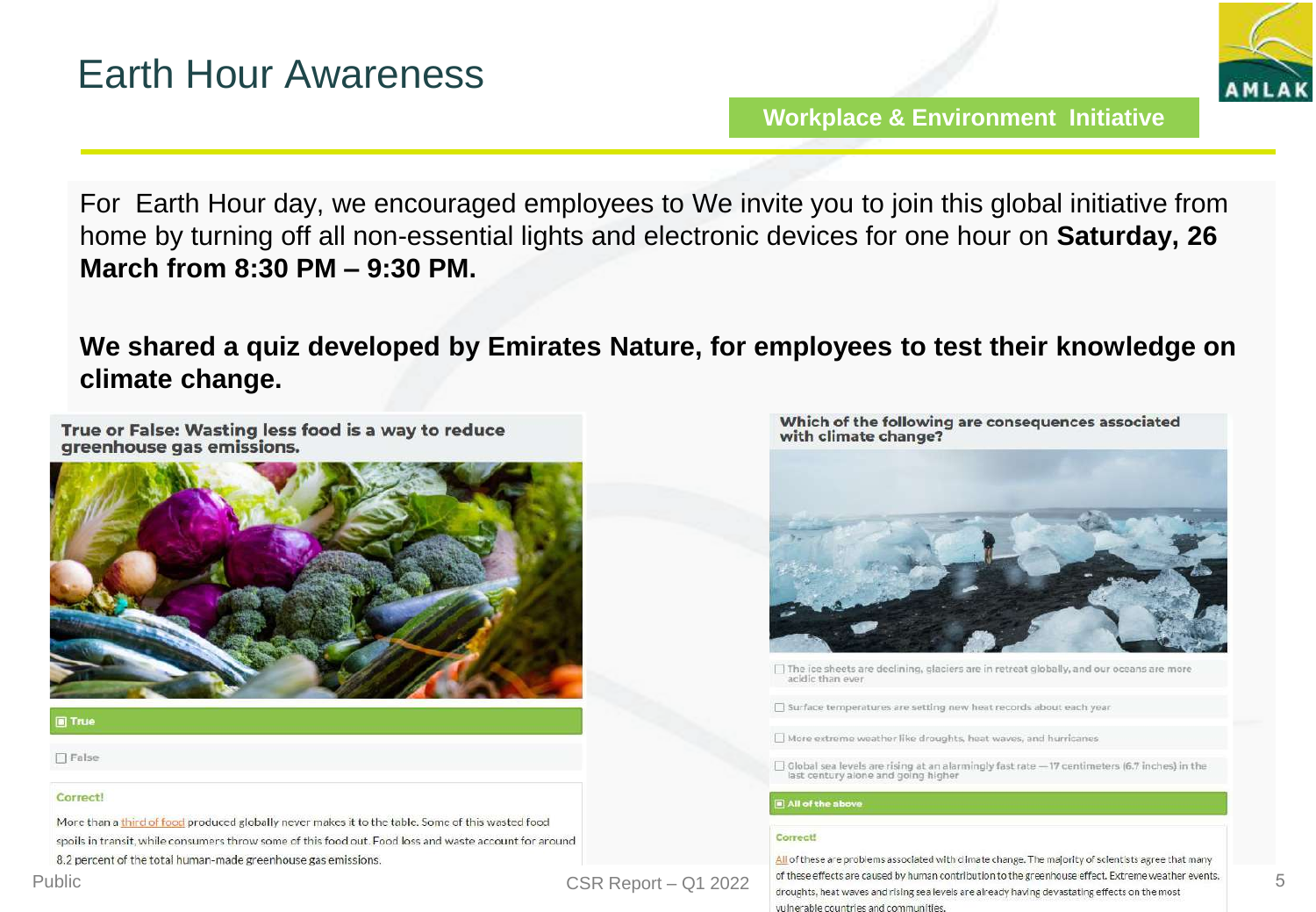



### SWITCH OFF. **SAVE THE PLANET.**



### **CELEBRATE EARTH HOUR** ON 26TH MARCH 2022



EARTH HOUR UAE

**SHAPE**<br>OUR FUTURE

 $0 \omega$ 

 $60+$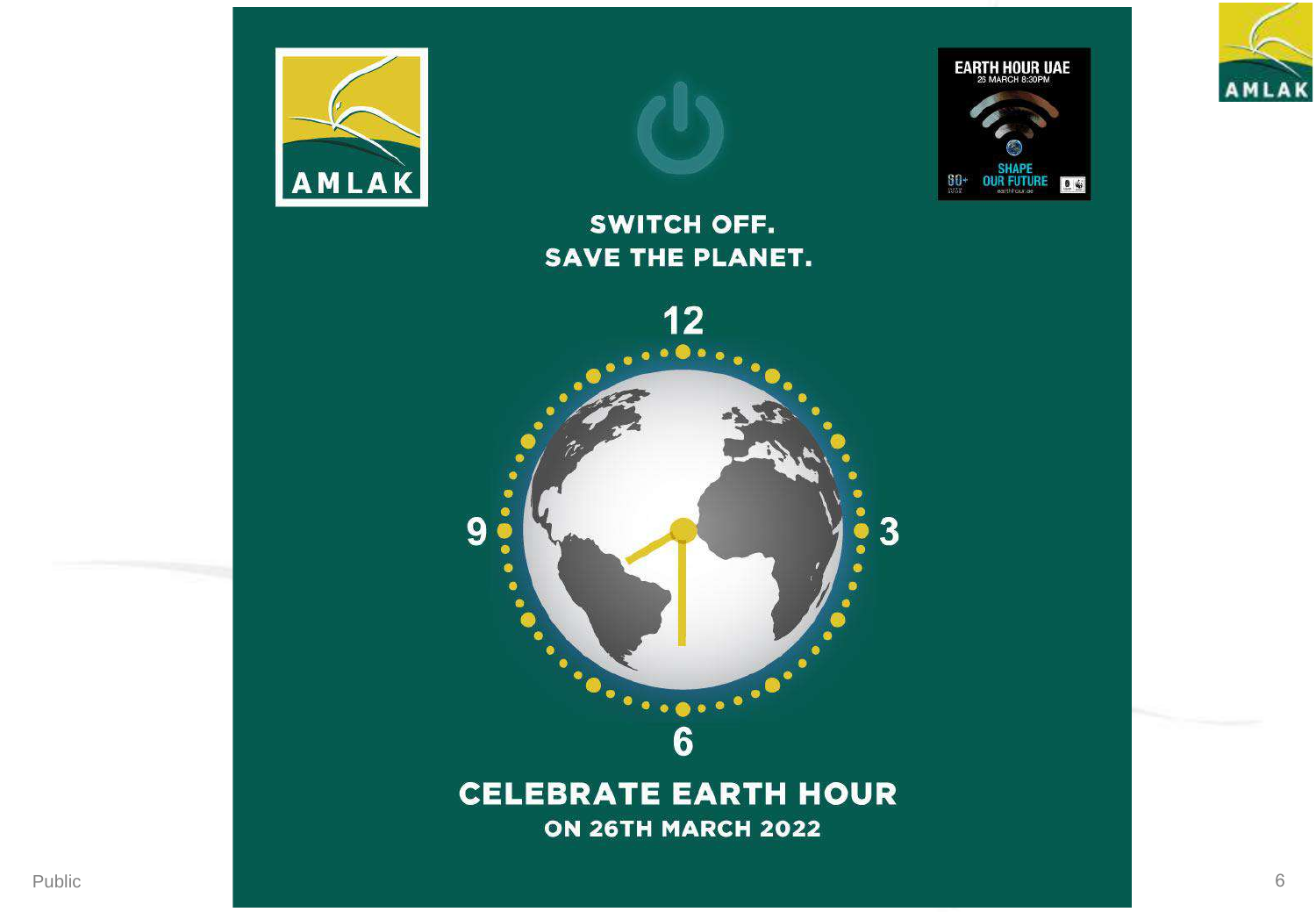

We collaborated with **Emirates Environmental Group** on a CSR project called "Green Call".

- We encouraged employees to bring no longer used or discarded mobile phones, tablets or iPads – theirs', friends' and family members' to collect and deposit these old devises to the Emirates Environmental Group Office by **21 April 2022.**
	- *This initiative was ongoing at the time of submission of this report*

Mobile phones contain various precious resources, which can be extracted and reused in the industry to manufacture new mobile phones and various other products. Recycling closes the loop and limits the requirement of extracting raw materials from the earth and minimizes the toll on the environment as well – highlighting the importance of a 'circular economy'.